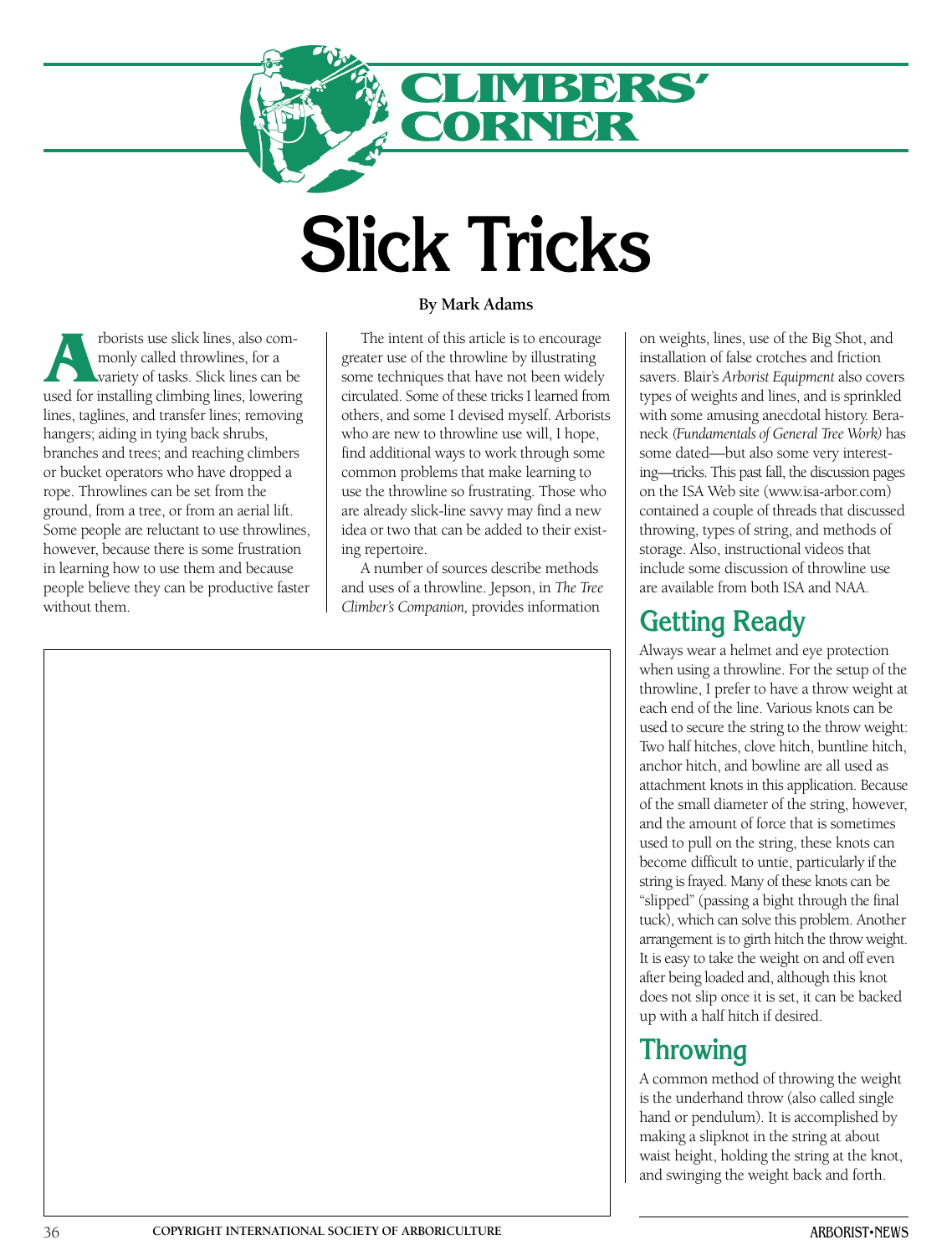

For higher shots with this throw, you can stand on a bucket or other item to increase the length of the string and gain more momentum on the swing. A variation of this throw is simply to tie the knot higher (above waist height) and use a different arm movement to swing and drive the throw weight. Because the knot is above waist height, the arm and wrist have to move up and down to swing the line. When ready to throw, start to drive the weight when the back swing is close to horizontal (about 8:00 or 9:00 o'clock) and move the arm and wrist in more of an upwards motion than used in the previously described method (Figure 1). This variation allows higher throws without the need to stand on anything, but it requires different arm and wrist movements in the swing, drive, and release of the throw weight. It can take several months of regular throwing to learn this if you are used to the other method.

# **Manipulating the Line**

Occasionally, the throw weight gets stuck in the tree. This situation most often occurs when attempting to pull the line out of the tree after an errant throw. To reduce the chance of this happening, remove the throw weight before you pull the string out of the tree. This will not only reduce the number of times that the throw weight gets stuck, it also will eliminate the possibility of the throw weight flying uncontrollably out of the tree and breaking a window, denting a client's car, or clunking you in the head. If the weight does get stuck and you want to pull on the string without slicing your hand open (and if there are no targets behind

you), attach a stick to the line with a clove hitch or simply by taking a number of wraps around the stick. This becomes a handle you can pull on until the weight shoots out of the tree or the string breaks and snaps back at you. You must wear a helmet and eye protection when you do this.

When using the throwline to place a line, you generally will want to isolate a particular crotch or at least a particular area of the tree. A number of methods can be used to isolate the desired crotch. As you work and gain more experience with the throwline, you will begin to recognize which trick(s) to use depending on the height and growth habit of the tree and the system you are trying to install. In the following examples, I use a number of abbreviations to facilitate the discussion:  $tw =$  throw weight;  $tw1 =$  the throw weight that was thrown; tw2 = the throw weight on the other end of the line.

Sometimes your throw will be near, but not over the target branch. For example, in Figure 2 you want the line to isolate branch A, but your throw lands on branch B—which is unsafe for climbing. One way to isolate branch A is to "walk" or "step" the throw weight.

### **Walking or Stepping the Throw Weight**

- 1. Pull tw1 into the tree, causing it to swing either by bouncing it on the way up or by starting the swing with your hand before you pull the weight up into the tree (Figure 2a).
- 2. As tw1 approaches branch B, continue the swing, then snap the string so that tw1 goes over branch B, flies backwards, and catches on branch A (Figure 2b).

This technique also can work to move the throw weight up to a higher branch or even to a branch or crotch that is across the canopy. The only caveat is that you must let the throw weight run. If you stop it abruptly, the weight may catch branch A (or some other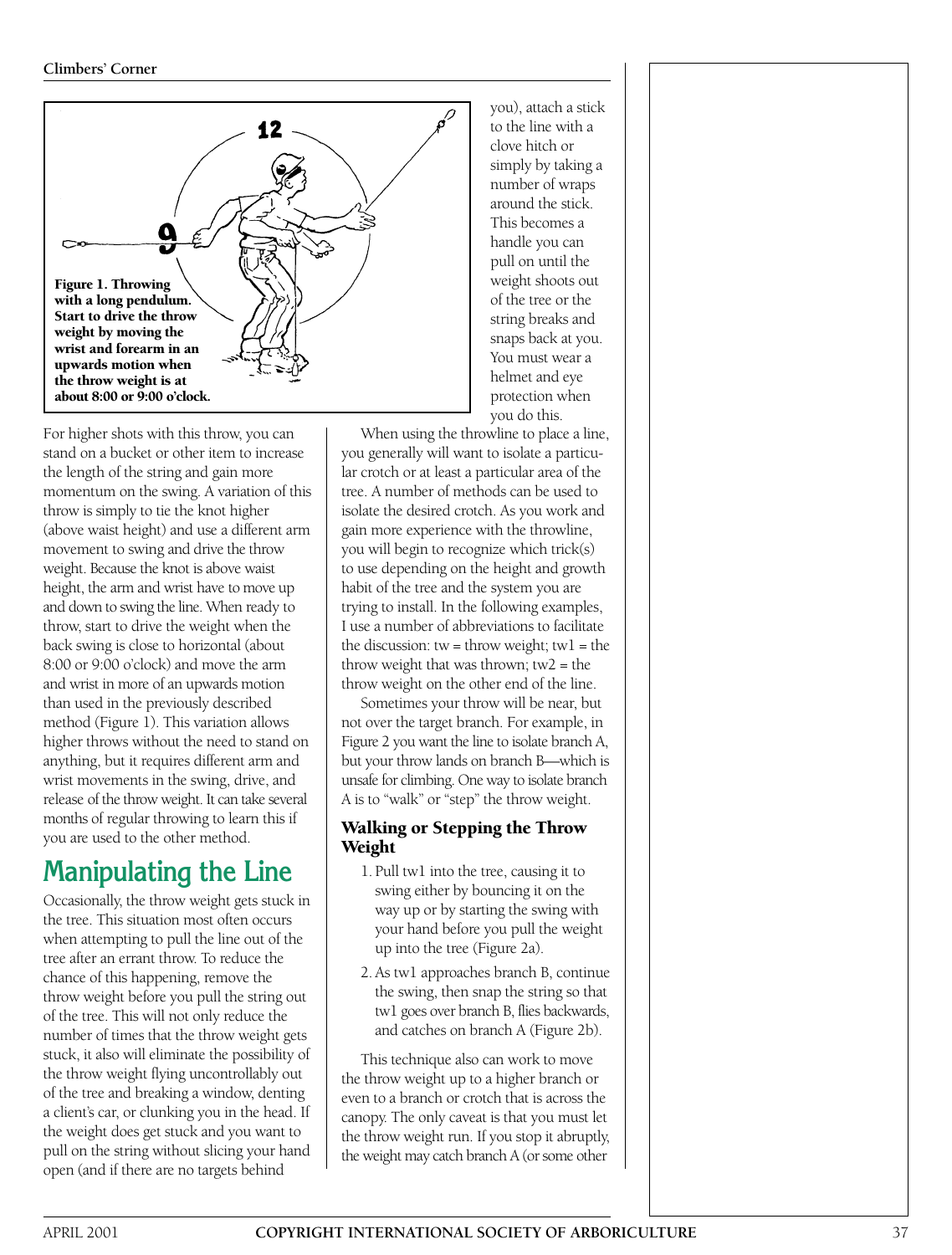branch) and wrap around it several times making it impossible to retrieve from the ground.

At other times, you may have the string over a suitable branch with one leg of the



**Figure 2. Walking the throw weight. Snap the string so that the throw weight flips around the branch and toward the desired crotch. With practice, and in an open canopy, the throw weight can be directed to a branch that is above, below, or across from where it initially lands.**

string following the desired route to the ground, but you are unable to get the second leg of the string in the same position (Figure 3). In this situation, use the *loop trick* to get both legs in proper alignment.

## **The Loop Trick**

- 1. Let tw1 fall to the ground in a route that is easy to repeat. It does not matter if there are numerous branches between it and tw2.
- 2. Tie the rope to a dog-leash snap using a bullet knot or monkey's fist.
- 3. Clip the snap to the throwline just above tw1.
- 4. Pull the rope and tw1 into the tree and just over the target branch.
- 5. Let tw1 fall to the ground in the same path that it followed the first time (that is, it should parallel the rope).
- 6. Tie the other end of the rope to tw1.
- 7. Pull tw1 (with the rope attached) into the tree up to the snap.
- 8. Pull both ends of rope to the ground.
- 9.Continue to pull both legs of the rope until it hangs on the target branch.

On higher throws, the weight of the rope has a tendency to pull the throwline out of the tree. This problem can be countered by tying a larger bullet knot, by clipping a carabiner into the ring of tw1, or both.

There will be times that, once the rope is over the desired branch, it is resting some distance out on the branch rather than seated directly in a crotch. If the

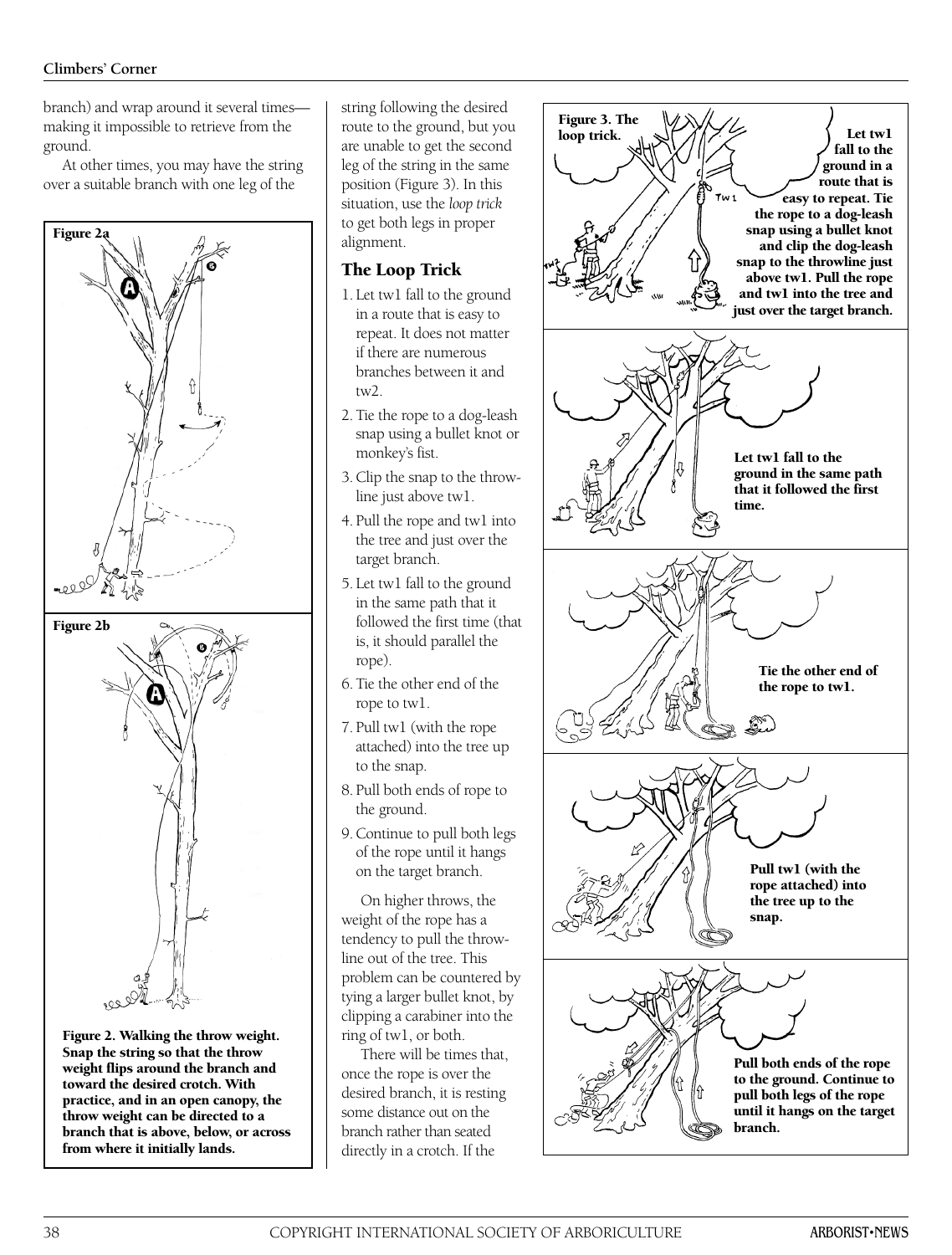only thing that prevents the rope from sliding down toward the base of the branch is a couple of small dead twigs, tie the ends of the rope together using two double-overhand knots and pull this knotted rope into the tree to break the twigs. For slightly bigger twigs or small stubs, use *a jump stick*.

## **Jump Stick**

Tie a sturdy stick in the rope using a clove hitch or an in-line girth hitch and pull this stick up to break the twig or stub (tie the ends of the rope together so that one end is not inadvertently pulled off the ground). Experiment with tying the stick in the middle, at one end, or at both ends to achieve different reactions in the way it jumps. For stubs that are too big to break, or if you are pruning the tree and do not want to break a live branch, combine two of these tricks (*walking* and *jump stick*) to create a *jump bag*.

## **Jump Bag**

With the throwline still in the tree, tie both ends of the string to one throw weight. Pull the weight into the tree, swing it as it approaches the branch, and then snap the string so that the weight flies over the stub or twig. If you

miss the first time, simply work the throw weight back and forth using both ends of the string. Try adding a carabiner or a second throw weight for greater response.

Throwlines can eliminate a great amount of climbing and can be a big time saver, but they can sometimes be extremely frustrating. This problem should not discourage the newcomer from persevering and trying again (and again and again). It will take time to get a sense of when to try which technique. Practice and exposure to a wide variety of techniques will make you more proficient and allow you to find a variety of tricks to suit your own particular style of climbing.

A future issue of *Arborist News* will feature other slick tricks. If you have ideas that you would like to share, please write to me or to the editor. Tell us about a particular way that you used a throwline to access or remove a tree in a tight situation. It is hoped that these tricks will serve as a springboard for creativity.

#### **References**

Beraneck, G.F. 1996. *Fundamentals of General Tree Work*. Beraneck Publications, Ft. Bragg, CA.

Blair, D.F. 1999.

*Arborist Equipment: A Guide to the Tools and Equipment of Tree Maintenance and Removal*, 2nd ed. International Society of Arboriculture, Champaign, IL. Jepson, Jeff. 1999. *Tree Climber's Companion*, 2nd ed. Beaver Tree Publishing, Longville, MN.

> *Mark Adams is a Certified Arborist in Roswell, Georgia. He can be reached at adamsarborcare @att.net.*

*The author wishes to thank Sean Gere for his suggestions and comments on this article.*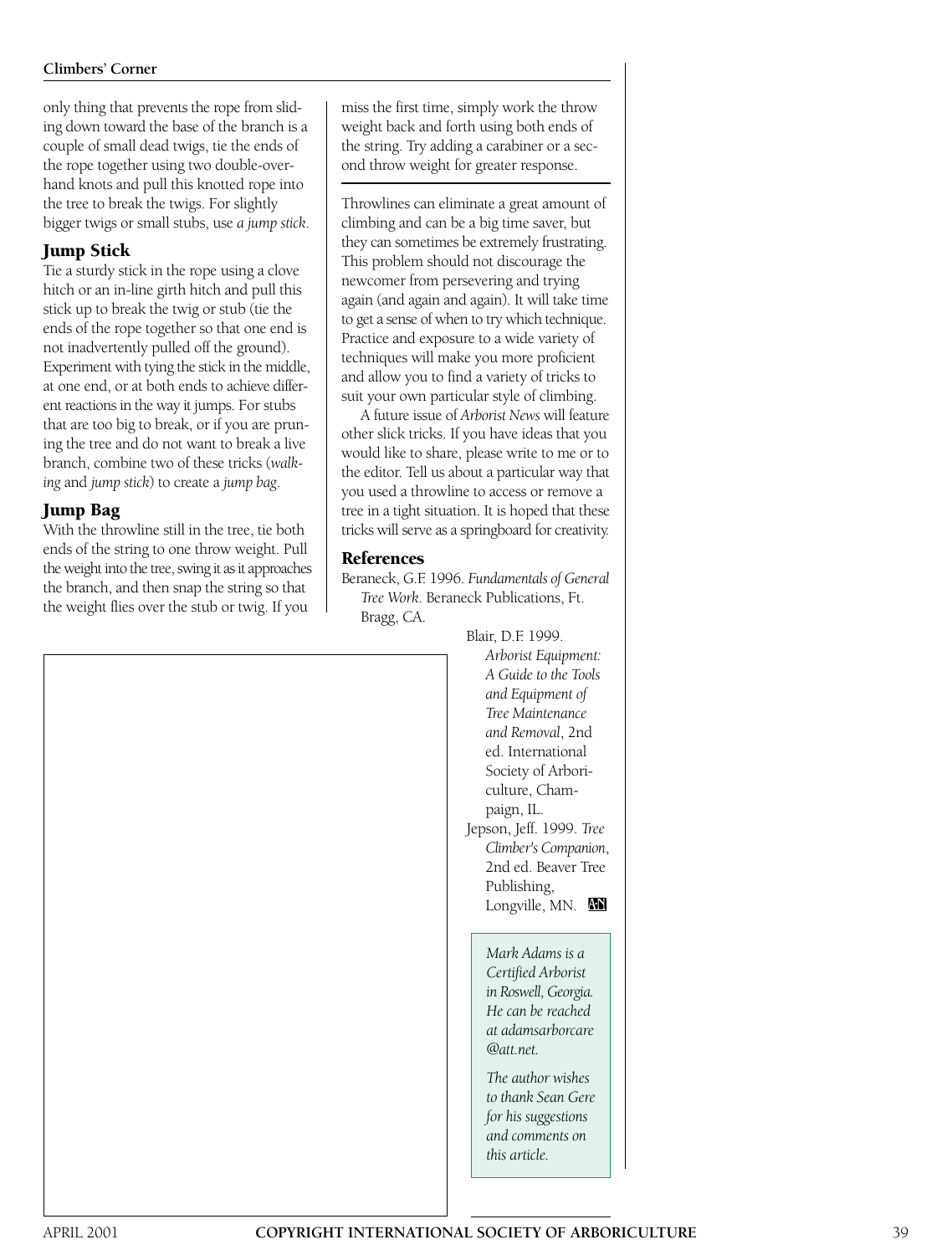

**More Slick Tricks**

**By Mark Adams**

**I n the April Climbers' Corner, I discussed various aspects of using a throwline. I suggested some possibilities for throwing and setting up the throwline and presented several methods of maneuvering the throwline in the tree to isolate a particular crotch. This article continues the discussion of manipulating the line and concludes with an example of how a throwline can be used to help set lines in a specific situation. The intent is to encourage greater use of throwlines, stimulate discussion, and inspire others to share their favorite ways of using this valuable tool.** 

**This article uses the following abbreviations: tl = throwline, tw = throw weight, tw1 = the weight that was thrown, and tw2 = the weight at the other end of the line.** 

## **Stick Trick**

**I'll begin by revisiting the stick trick, an old and fairly well-known way of isolating a rope in a particular crotch. It is similar to the loop trick, which was introduced in the previous Climbers' Corner, but it is used in different situations. The loop trick is used when the string is in the desired crotch, with one leg of the string in the route where you want the rope to go, but you cannot bounce the weight to get the second leg parallel to the first.** 

**In contrast, the stick trick is used when the throw goes over the target branch, plus other branches above or beside the point**



**1. Tie the end of the rope to a dog-leash snap. Use a knot that is fairly large and heavy, such as a bullet knot, monkey's fist, throwing knot, or tightened hangman's noose.** 



**3. Pull the rope into the tree until it is just over branch 1, then let tw2 fall back to the ground. Remove the string from tw2 and tie it to tw1 to create a continuous loop of throwline.**

**Figure 1. The stick trick.**

**where you want the line to be. For example, in Figure 1, you want the line to isolate branch 1. If you try to pull tw1 up and over branch 2, then the throw weight will most likely flip over and fall below branch 1 as well. For the stick trick:** 

**1. Tie the end of the rope to a dog-leash snap. Use a knot that is fairly large and heavy, such as a bullet knot,**



**2. Clip the snap to the throwline just above tw2. The snap should be able to slide freely along the string right up to the ring of tw2. You may want to clip a steel carabiner to the ring of tw2 to help the rope stay on the branch and to help manipulate the descent of tw2.**



**4. Pull tw1 into the tree so that it goes over branch 2 and catches on the snap, then pull the snap and rope to the ground.**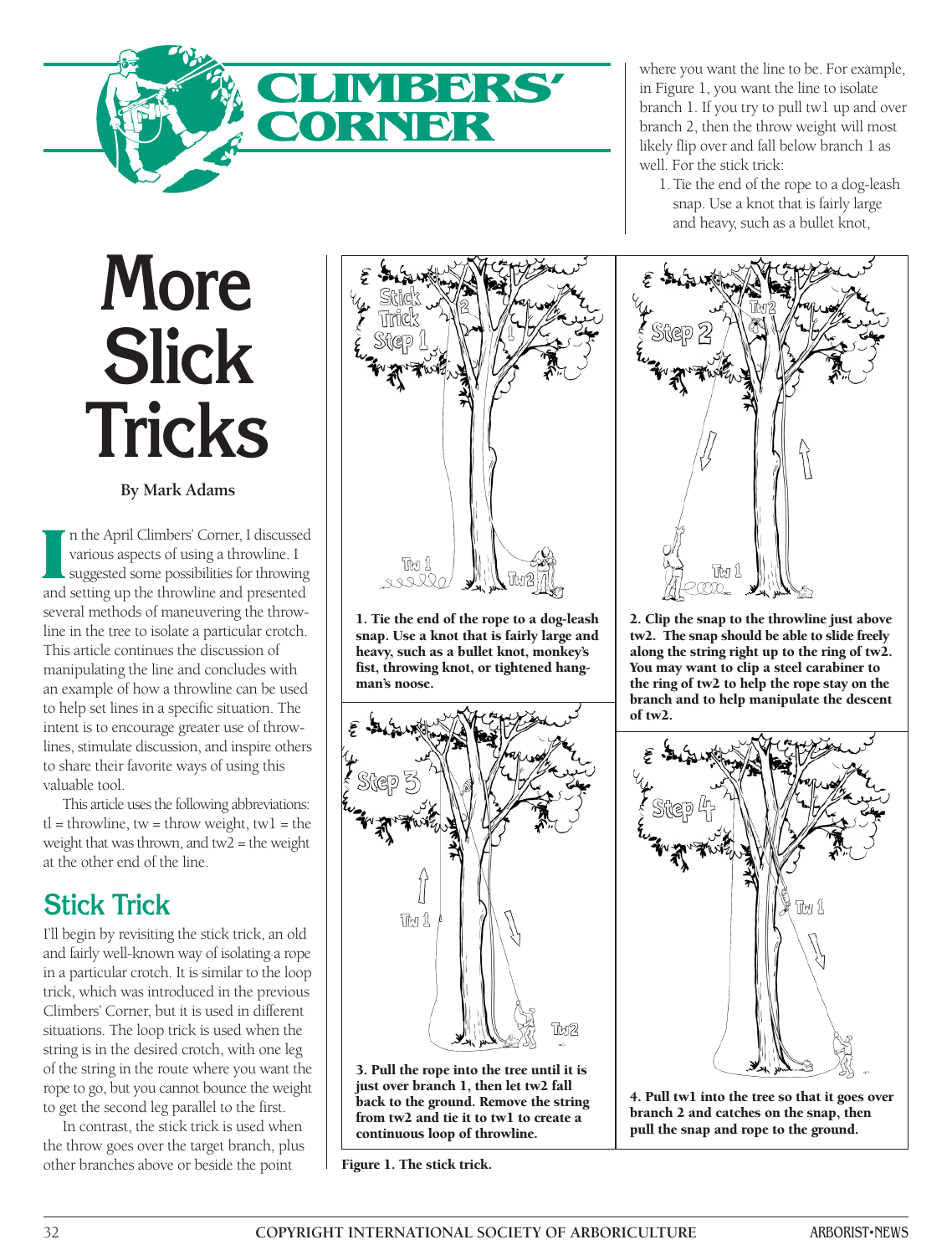**monkey's fist, throwing knot, or tightened hangman's noose.** 

- **2.Clip the snap to the throwline just above tw2. The snap should be able to slide freely along the string right up to the ring of tw2.**
- **3. Pull the rope into the tree until it is just over branch 1, then let tw2 fall back to the ground.**
- **4. Pull tw1 into the tree so that it goes over branch 2 and catches on the snap, then pull the snap and rope to the ground.**

**In Figure 1, step 2, a steel carabiner has been clipped to the ring of tw2 to help the rope stay on the branch and to help manipulate the descent of tw2. In step 3, the string has been removed from tw2 and tied to tw1 to create a continuous loop of throwline. This setup can be helpful if there is a chance that tw1 will get hung up in step 4 when it is pulled over branch 1 and back to the snap.** 

**If branch 1 is somewhat high, the weight of the rope may pull the whole setup back down. Experience will help with judging when this situation may occur, but depending on the type of tree and configuration of the crotch, I find it begins to happen with shots in the range of 40 to 50 feet high. To counter this problem, you can add bights, turns, or both to create a bigger, heavier knot to catch in the crotch. Or, rather than using a rope in step 1, use another throwline and throw weight. The steps for this alternate stick trick are shown in Figure 2:** 

- **1. Using a steel, locking carabiner, clip the throw weight from the second throwline to tw2 (on the first throwline).**
- **2. Pull tw2 (with the carabiner and second throwline attached) up and over branch 1.**
- **3. Let the tw2–steel carabiner–second throwline unit fall to the ground, manipulating it as needed.**
- **4. Unclip the carabiner from the two throw weights, tie the rope to the second throwline, and pull it into and through the crotch.**

**The carabiner is necessary because of the added friction of the second throwline. This alternate stick trick can be very helpful for high shots when the rope would pull the throwline out of the tree. But if you think that the rope will stay in the tree in Figure 2, steps 2 and 3, use only one throwline. The rope has to be pulled into the tree for both**

**methods, and there is no point taking out a second throwline when one will work well.** 

# **Two for One**

**Now look back at Figure 2, steps 3 and 4, and note the separate throwlines over the two branches. You have just isolated two crotches with one toss of the throwline. Granted, in this example, one of these lines was not**

**suitable for working or climbing, but oftentimes the line goes through or over more than one strong crotch. When this happens, consider whether they can both be used. Even if the second crotch is not ideal for working the whole tree, you might want to set a lowering line, speedline, or second climbing line for part of the tree and eliminate some additional throwing or climbing necessary to set that line.**



**Figure 2. Alternate stick trick.**

∂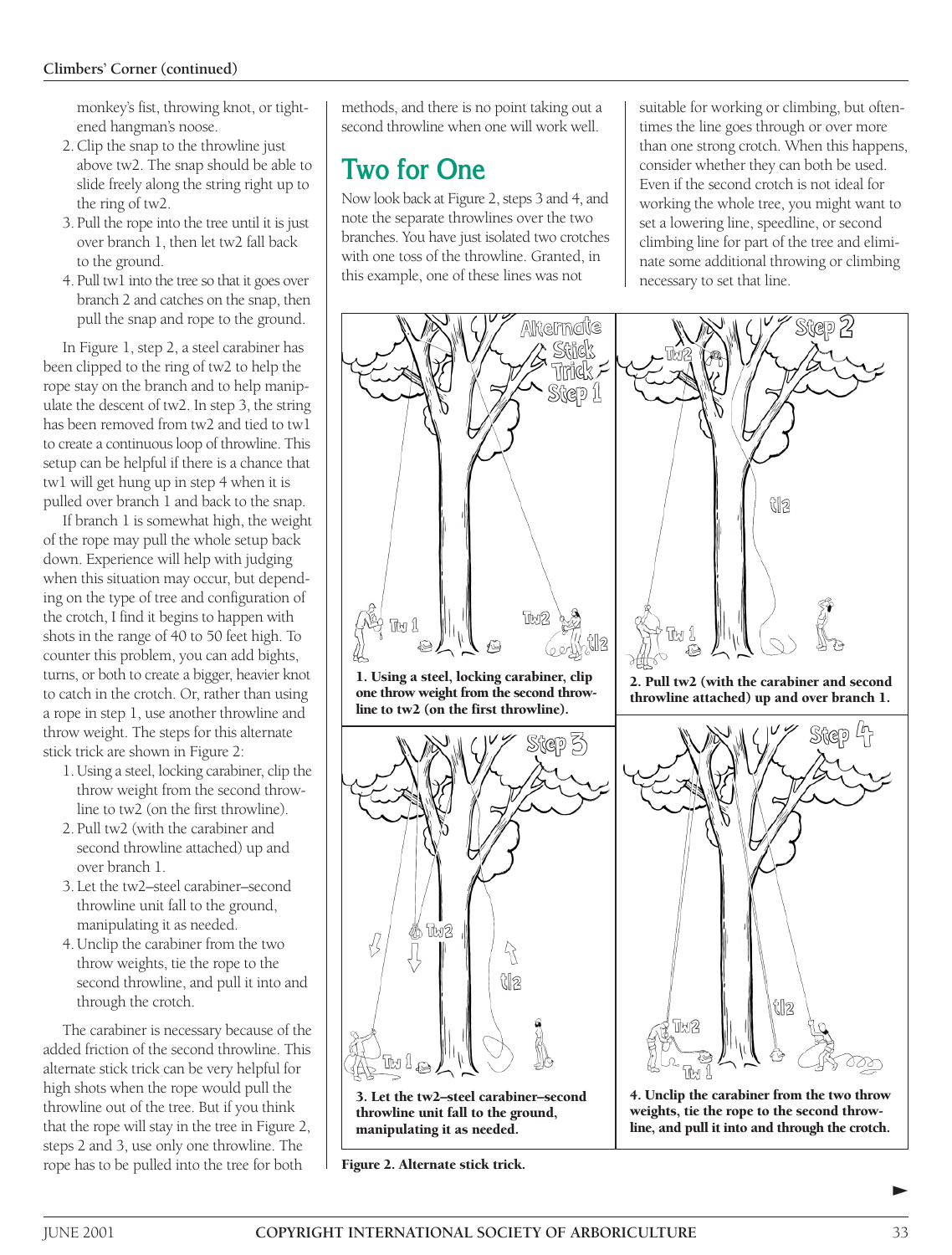# **Swing Shot**

**Another way to isolate two crotches with one throw or simply to move the throw weight in the tree is the swing shot. An example of moving the throw weight is shown in Figure 3. The throw has landed on the target branch. One leg of the string is in the desired location, but there is a branch that prevents the climber from bouncing and swinging the weight to get the second leg parallel to the first. To manipulate the second leg with the swing shot:** 

- **1. Tie a dog-leash snap to the climbing line using a bullet knot, monkey's fist, throwing knot, or tightened hangman's noose.**
- **2. Clip the snap to the throwline just above the throw weight already in the desired position (tw1 in this example).**
- **3. Pull tw1 (with the climbing line attached) into the tree, over the crotch, and down until it hangs slightly higher than the branch that prevents the string from getting parallel to the first. Note that if you let go of the string, tw1 will fall to the ground.**
- **4.While you continue to hold the rope, use the throwline to swing tw1.**
- **5.As tw1 swings toward the target branch, let go of the throwline so that the trajectory of tw1 carries it over the branch.**
- **6. Manipulate tw1 as needed and let it fall to the ground.**
- **7. Pull tw2 into the tree so that it catches the dog-leash snap, and pull the rope to the ground.**

**This procedure can help get the throw weight around the trunk and is useful when working through watersprouts and vines and going over branches that are so close to the target branch that you cannot get enough swing with the throw weight alone. You can also use the swing shot to manipulate first one and then the other end of the rope to get the rope completely around the main stem or trunk. Experiment with moving the bullet knot or dog-leash snap up and down to achieve different angles of swing when you release the throw weight. If the original throw is through a good crotch and you want to use the swing shot to isolate a second crotch for another rope, proceed with steps 1 and 2 as described above. In steps 3 to 5, swing the weight over the second crotch that you want to use. At step 6, the rope is on one of**



**7. Pull tw2 into the tree so that it catches the dog-leash snap, and pull the rope to the ground.**

#### **Figure 3. Swing shot.**

**the desired branches, and the string is through the second target crotch. Tie the second rope to tw1 and pull it into the tree and over the second crotch. The second rope will catch on the dog-leash snap, and you can pull both ropes to the ground—one on the first crotch and one on the second.** 

## **Retrieving a Throw Weight: The St. Bernard**

**As I've mentioned, there will be times when the throw weight gets stuck. Here are two**

**similar, although slightly different, ways to retrieve a stuck throw weight. They will not work in all circumstances, but they can save a bit of aggravation in some situations. Take a look at Figure 4:**

- **1. Using a second throwline (the first one is stuck in the tree), throw into a crotch somewhere above the stuck throw weight.**
- **2. Remove tw2 from the second throwline, tie on a carabiner, and clip the carabiner around the first throwline.**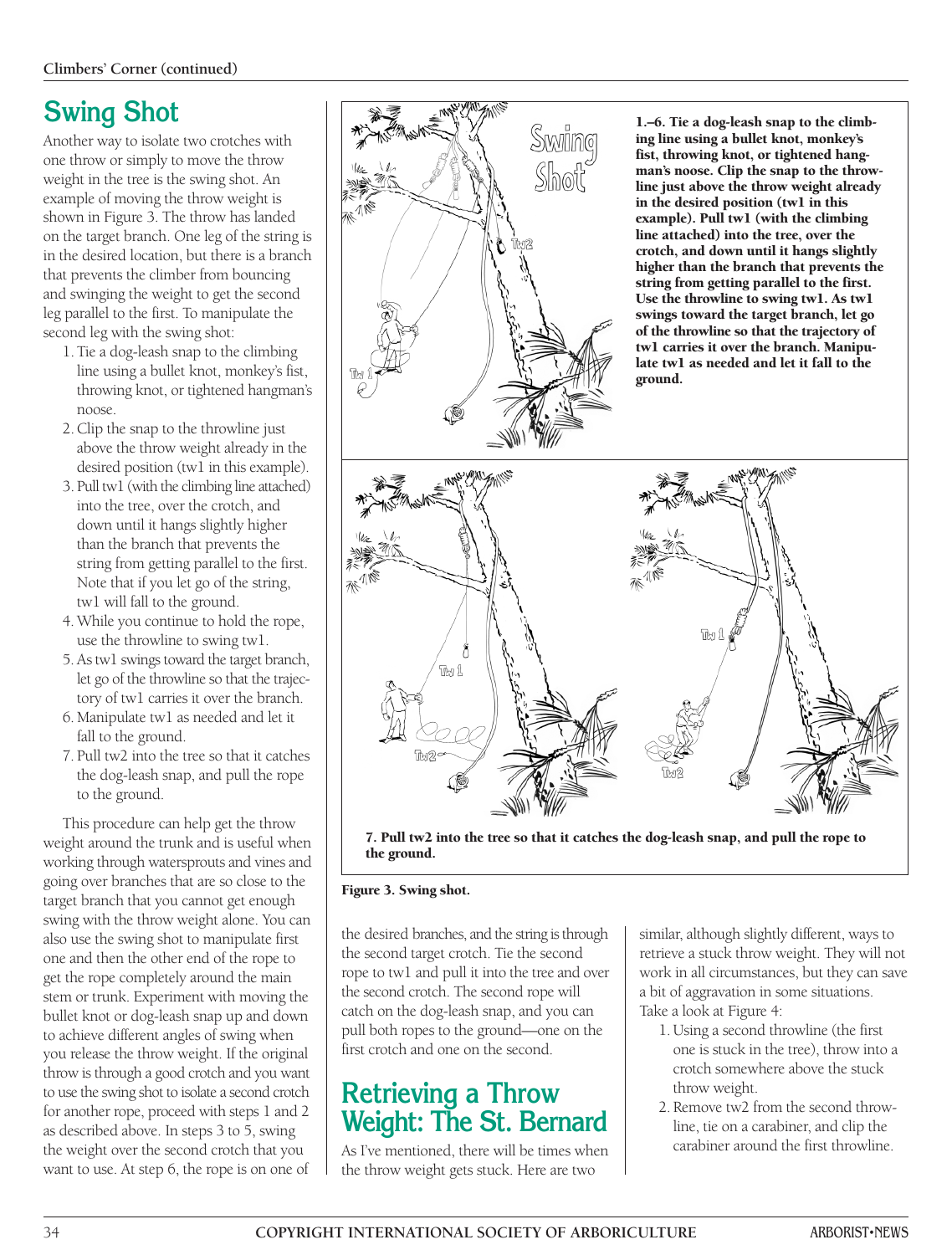#### **Climbers' Corner (continued)**

**3.Hold the stuck throwline steady, and using the second throwline, pull the carabiner into the tree until it is close to the stuck throw weight. Bounce or pull the carabiner so that it lifts or unwinds the stuck throw weight.** 

**For the variation of the St. Bernard:**

- **1. Place the second throwline.**
- **2. Tie a loop or large slipknot in the second throwline and tie the ends of the second throwline together.**
- **3. Pull the loop into the tree and use it to snag or lift the stuck throw weight.**

**This trick also can be used to loosen and lift hangers. Sean Gere told me that he once tied the loop as a slipknot and used the St. Bernard to retrieve a friction saver that had inadvertently been left in a tree.** 

# **Another Useful Trick**

**I've described just some of the various ways a throwline can be used to facilitate working with trees. Other tricks can be improvised as the situation requires. Such tricks might be used only once or twice a season, or you might devise something that you find can be applied in many other circumstances. The following trick fits into the first category. It has been used only a handful of times in the last six or eight months. Nonetheless, it is very helpful, and some of the concepts could be applied to create more tricks for other situations.**

**On one job last fall, two of a number of trees that were to be removed were dead. These were loblolly pine** *(Pinus taeda)* **trunks, 40 to 50 feet tall. They were too dead to climb and were located in a woodland garden, so there was no room to drop them whole. There was a live pine close enough and big enough that we wanted to individually "hang" the dead pines (that is, tie a rope near the top of the dead pine; thread the rope through a high, strong crotch of the live pine; cut the dead pine at its base; and then cut off short chunks until the pine was small enough to be laid onto the ground). But there were no branches left on the dead pines on which to place a throwline (and then a rope) from the ground. We proceeded as follows (Figure 5):** 

- **1. We placed a throwline in a high, strong crotch of the live pine.**
- **2.To one end of the throwline, we tied a rope and the other end of the same throwline.**



**1.–2. Using a second throwline (the first one is stuck in the tree), throw into a crotch somewhere above the stuck throw weight. Remove tw2 from the second throwline, tie on a carabiner, and clip the carabiner around the first throwline.**



**3. Hold the stuck throwline steady, and using the second throwline, pull the carabiner into the tree until it is close to the stuck throw weight. Bounce or pull the carabiner so that it lifts or unwinds the stuck throw weight.**

#### **Figure 4. The St. Bernard.**

**3. We pulled the rope and throwline into the tree and back to the ground, then untied the throwline from the rope. The live pine now had one rope and one throwline in the same high, strong crotch.** 

- **4.We took the end of the rope that was to be tied to the dead pine and tied a running bowline around the base of the dead pine.**
- **5. We used the matching end of the throwline (that is, the one that was on the same side of the crotch as the dead pine) and secured it to the bowline part of the running bowline; thus, when we pulled the running end of this throwline, it would widen the loop of the running bowline.**
- **6. Then we secured a second throwline to the loop of the running bowline at the back side of the dead pine.**
- **7. We pulled the running end of the rope and the first throwline to, respectively, raise the running bowline and keep it open so that it would not tighten too low on the trunk of the dead pine. The second throwline, at the back of the dead pine, was used to pull the back of the rope away from the trunk so that the rope would "hop" up the tree and not get stuck on bits of bark and swollen collar areas.**

∂